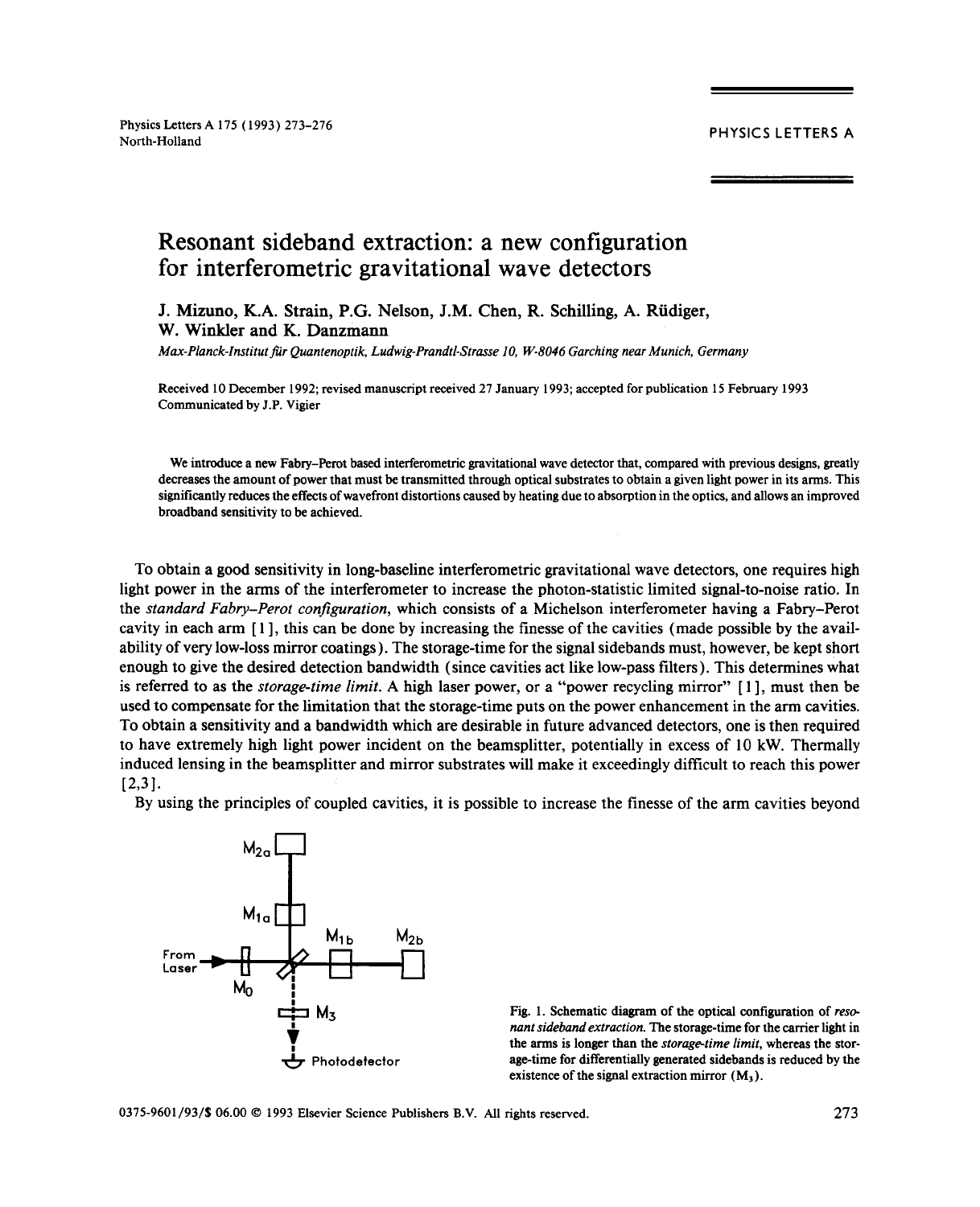that given by the storage-time limit, while keeping the storage-time for the signal sidebands consistent with the desired detection bandwidth. This is accomplished by adding <sup>a</sup> *signal extraction mirror* (M3 in fig. 1) to the standard configuration, the purpose of which is to *decrease* the storage-time for the signal sidebands. This is not to be confused with a "signal recycling mirror" [4], which was proposed as a means of *increasing* the signal sideband storage-time. The result is that the new system can obtain very high power in its arms with only very modest power being present at the beamsplitter, thus greatly reducing the heating problem. In principle, the power enhancement in the arm cavities could be so great that no power recycling would be required.<br>A suitably polarized gravitational wave will phase modulate the light in the arms, and will thus produce upper

A suitably polarized gravitational wave will phase modulate the lightin the arms, and will thus produce upper and lower sidebands on the laser light with a frequency spacing from the carrier equal to the gravitational wave<br>Convenient Theorie idebands are concerted with a process a bose in the two cares. In a part of interference t frequency. These sidebands are generated with opposite phase in the two arms. In a perfect interferometer operated on a "dark fringe", the beamsplitter separates these sidebands from any carrier light leaving the arms. The carrier light is directed towards the laser (where it may be recycled by a power recycling mirror  $M_0$ ), and the sideband light towards the signal extraction mirror  $M_3$ . The mirror  $M_3$  thus forms a coupled cavity with the cavities in the arms of the interferometer. It can be used to make the apparent reflectivity at the inbo the cavities in the arms of the interferometer. It can be used to make the apparent reflectivity at the inboard<br>mirrors (M cand M c) lower for the signal sidebands than it is for the carrier light. We will refer to the cov mirrors ( $M_{1a}$  and  $M_{1b}$ ) lower for the signal sidebands than it is for the carrier light. We will refer to the cavity formed by the inboard mirrors and the signal extraction mirror as the signal extraction cavity (SEC).

The frequency response of the interferometer is determined by the properties of the SEC (assuming the length of the arms are fixed by practical considerations). The reflectivity ofthe SEC on resonance is determined by the reflectivities of the signal extraction mirror and the inboard mirrors, and sets the approximate detection bandwidth and the sensitivity at zero hertz. Both the length (order) ofthe SEC and its tuning relative to the carrier light affect the shape of response. We classify the responses into *symmetric* and *asymmetric* cases. In the symmetric case, the SEC is chosen to be resonant at the carrier frequency, and the upper and lower signal sidebands generated in the arms see the same reflectivity of the SEC. In the asymmetric case, the SEC is slightly detuned from the carrier frequency, and the sidebands see different reflectivities.

First consider the symmetric case. If the length of the SEC is infinitesimal, its bandwidth is broad, and all signal sidebands see the same reflectivity and experience the same phase shift upon reflection from it. Thus, the frequency response ofthe interferometer has the same shape as in the standard configuration. The reflectivity of the SEC determines the storage-time for the sidebands in the system, and thus the detection bandwidth. The peak sensitivity is also affected, and increases as the square root ofthis storage-time. As one increases the length of the SEC (by half wavelength steps, to keep it tuned to the carrier frequency), its bandwidth narrows,



Fig. 2. Typical frequency response curves for the proposed system. (a) Dependence of the frequency response on the length of the SEC in the *symmetric case*. The curves correspond to lengths of 1, 30, 100, and 300 m, respectively. (b) Dependence on the tuning of the SEC to carrier. The broadest response corresponds to the *symmetric case*, and the other to carrier. The broadest response corresponds to the *symmetric case,* and the others are detuned from it (the *asymmetric case).* The length of the SEC is 100 m, and the detuning is by steps of  $2\pi/1000$  in  $\delta$ . In both figures, the fractional power loss in the SEC is assumed<br>to be  $5\times10^{-3}$  (dominated by imperfect interference of the beams from the to be  $5 \times 10^{-3}$  (dominated by imperfect interference of the beams from the two arms),  $t_1^2 = 5 \times 10^{-4}$ , and  $t_3^2 = 5 \times 10^{-3}$ . The vertical units are arbitrary.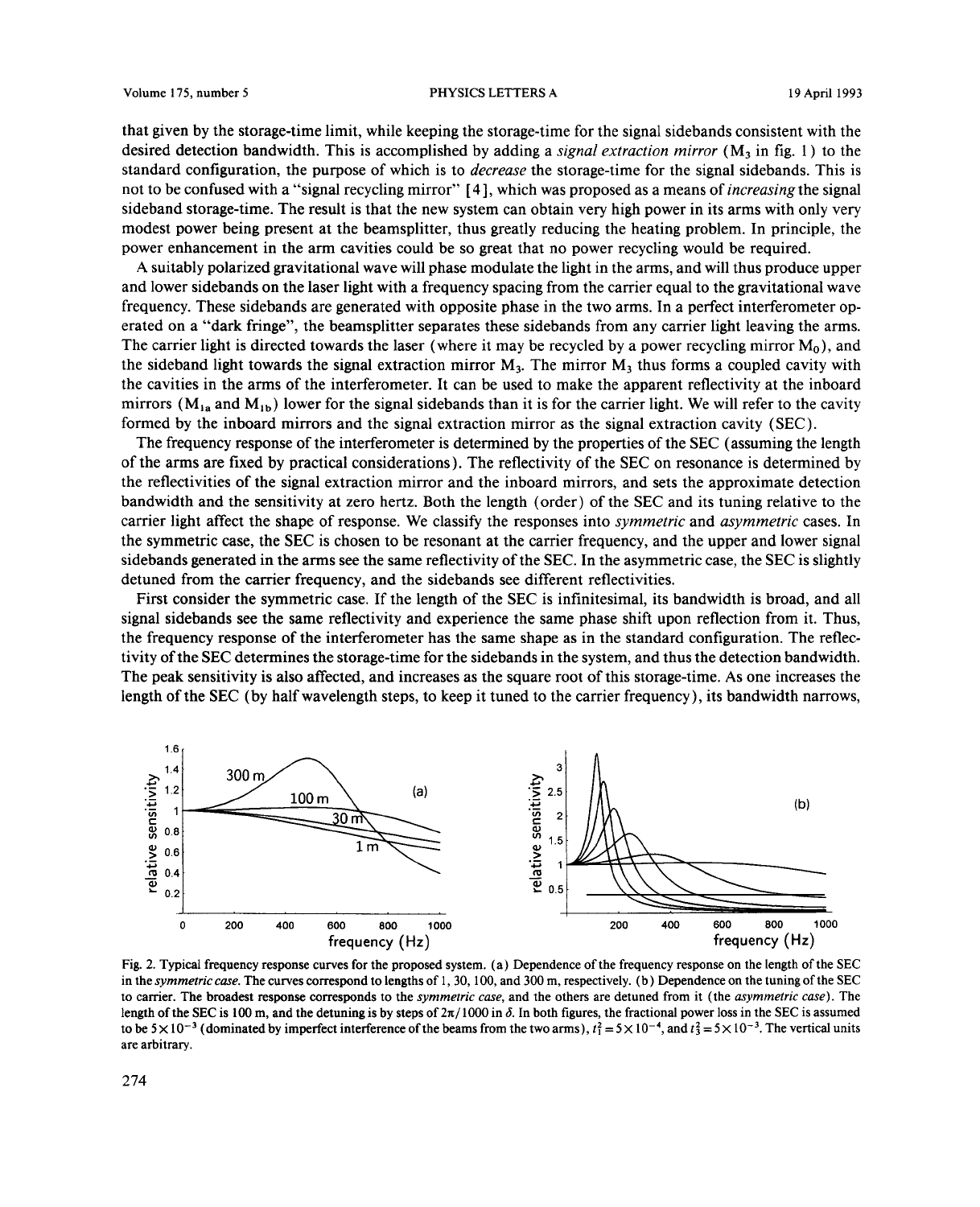and the phase of the sideband light reflected from it changes. If we choose the SEC to be undercoupled  $*1$ , the frequency dependence ofthis phase tends to cancel that associated with the transit time in the arms (over a limited frequency range). This has the effect of flattening the response curve near its peak (at zero hertz), at the expense of making the high-frequency cutoff sharper than in the standard configuration (fig. 2a). The bandwidth of the whole system (measured at  $-3$  dB of the peak) increases as the SEC is elongated, but typically by a factor less than two. If the length of the SEC is increased further, then a peaked response is obtained. In most cases, however,this is not practical, and narrow-banding is more readily accomplished inthe asymmetric case described below. By an appropriate choice of the length and reflectivity of the SEC, a suitable compromise between the sensitivity, bandwidth and flatness ofresponse can be found. Making the bandwidth ofthe SEC comparable with the desired detection bandwidth provides the flattest response.

In the asymmetric case, one starts with a suitable symmetric response, and tunes the resonance of the SEC slightly away from the carrier frequency (by moving the signal extraction mirror a small fraction of a wavelength). This produces a peak in the response, as illustrated in fig. 2b. As the detuning continues, the peak moves to lower frequencies, narrows in bandwidth, and increases in height. The bandwidth is roughly proportional to the peak frequency, and the height approximately inversely proportional (for all but the narrowest bandwidths). This dependence on the position of the signal extraction mirror differs from the case of signal recycling, where the peak sensitivity and bandwidth are independent of the mirror's position, and only the frequency of the peak response changes. If both configurations are optimized for the same peak frequency and bandwidth, however, similar frequency responses can be obtained.

To evaluate the frequency response of the system, it is helpful to apply the formalism of Meers [5]. He derives the frequency response for interferometers by considering the cavity in which the signal sidebands are stored. In an interferometer such as ours, this is a three-mirror coupled cavity system, consisting of an end mirror, and a compound output mirror. In this case the end mirror corresponds to  $M_{2a}$  or  $M_{2b}$ , and the compound mirror to the SEC. As a major difference from those considered in ref. [5], our configuration exploits the behavior of the system when the compound output mirror (one SEC) is nearly resonant with the sideband light (ref. [5] treats only the non-resonant case). The following equation gives the ratio of the signal sideband amplitude appearing at the output of the interferometer to the input carrier amplitude incident on the beamsplitter,

$$
|G(\omega_{g})| = h \frac{\omega \sin(\frac{1}{2}\omega_{g}\tau_{A})}{\omega_{g}} \frac{t_{1}r_{2}}{1 - r_{1}r_{2}} \left| \frac{t_{\text{SEC}}(\omega_{g})}{1 - r_{\text{SEC}}(\omega_{g})r_{2} \exp(i\tau_{A}\omega_{g})} \right|
$$
  
=  $h \frac{\omega \sin(\frac{1}{2}\omega_{g}\tau_{A})}{\omega_{g}} \frac{t_{1}r_{2}}{1 - r_{1}r_{2}} \frac{t_{1}t_{3}}{1 - r_{1}r_{2} \exp(i\tau_{A}\omega_{g}) - r_{1}r_{3} \exp[i(\delta + r_{S}\omega_{g})] + r_{2}r_{3} \exp[i(\delta + (\tau_{A} + r_{S})\omega_{g})]}.$ 

Here, *h* is the strain amplitude induced by the gravitational wave. The complex amplitude transmittance and reflectivity of the SEC are 1982 induced by the gravitational wave. The complex amplitude transmittance and<br> $t_{\text{min}}(u)$  and  $t_{\text{max}}(u)$ . The amplitude transmission and reflection coefficients for the *n*th mirror (where "a" and "b" mirrors are assumed identical) are  $t_n$  and  $r_n$ . The sum of their squares can be less than one, depending on the model for losses in the system. The angular frequency of the light and the gravitational wave are given by w and *w*  $\mathbf{g}_s$ , respectively. The round-trip transit time for light in the arms is  $\tau_A$ and for the SEC is  $\tau_s$ . The phase offset of the SEC is given by  $\delta$  (equal to zero in the symmetric case). Figure 2 shows the frequency responses obtained by summing over the upper and lower sidebands, taking their relative phase into account. Responses other than the ones described here are possible. Direct comparison ofthese curves with those for the standard configuration is highly model dependent, so we do not do so here  $[6]$ . Optimization will require a detailed analysis which includes the non-ideal aspects of the interferometer.

To choose the mirror reflectivities and separations, one must consider the losses in the system. The important

<sup>~&#</sup>x27; In an undercoupled cavity, the amplitude ofthe light directly reflectedfrom the input mirror is larger than that leakingout from inside the cavity.